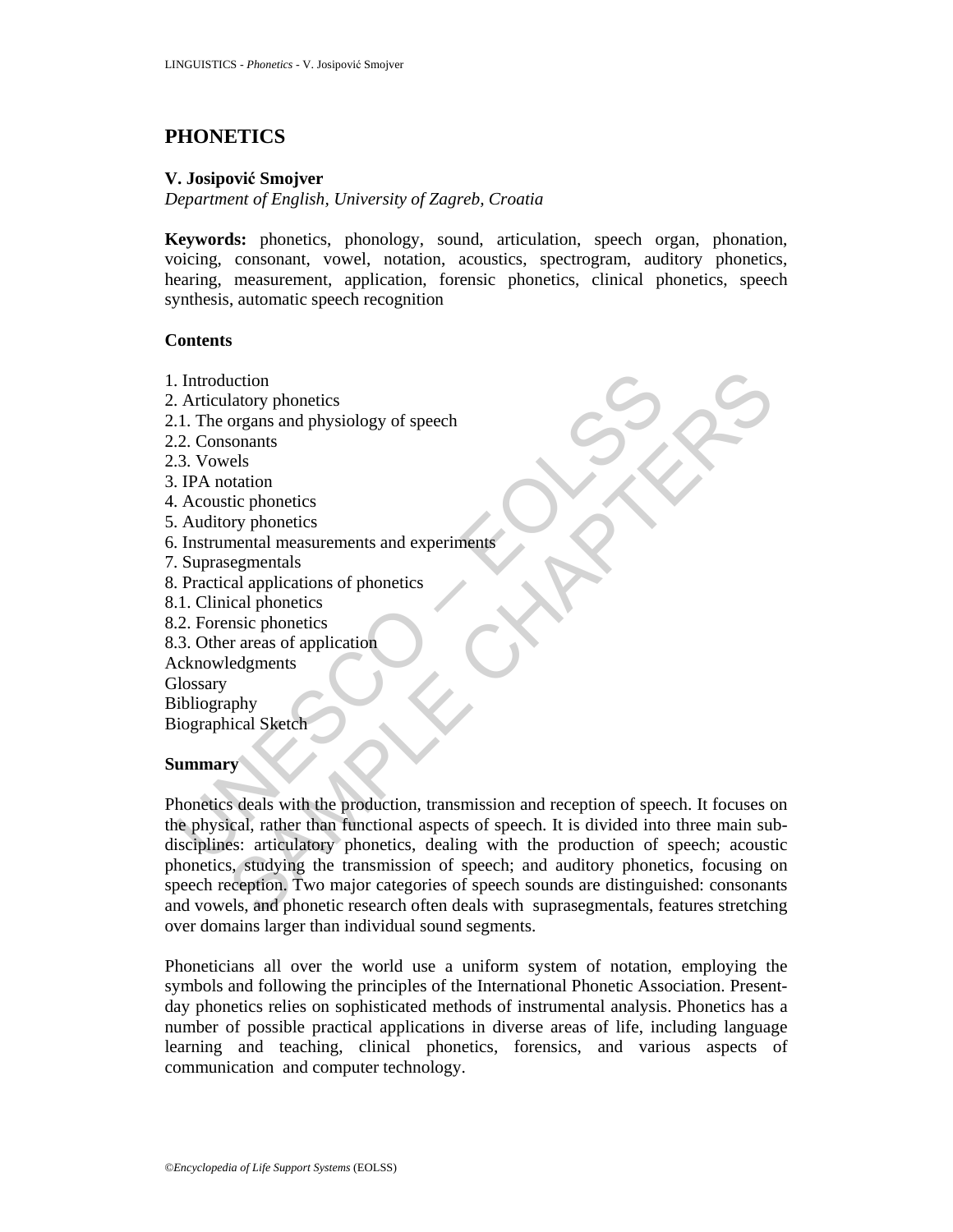#### **1. Introduction**

Phonetics is a scientific discipline dealing with speech, i.e. its production, transmission and reception. It is mainly seen as a branch of linguistics and as such is closely related to phonology, discipline dealing likewise with pronunciation phenomena, but from a different, functional point of view. That is, phonology focuses on pronunciation features as phenomena of language (abstract system of rules in a given language or in language in general) rather than the physical aspects of speech. Phonetics includes three main sub-disciplines: articulatory phonetics, dealing with articulation, that is, production of speech; acoustic phonetics, concerned with speech transmission; auditory phonetics, focusing on speech reception. Each of these branches of phonetics has a wide range of possible practical applications.

### **2. Articulatory phonetics**

#### **2.1. The organs and physiology of speech**

Articulatory phonetics studies the organs of speech, their physiology, activity, and function in speech production. The organs of speech are shown as parts of the speech tract in Figure 1:



Figure 1: The speech tract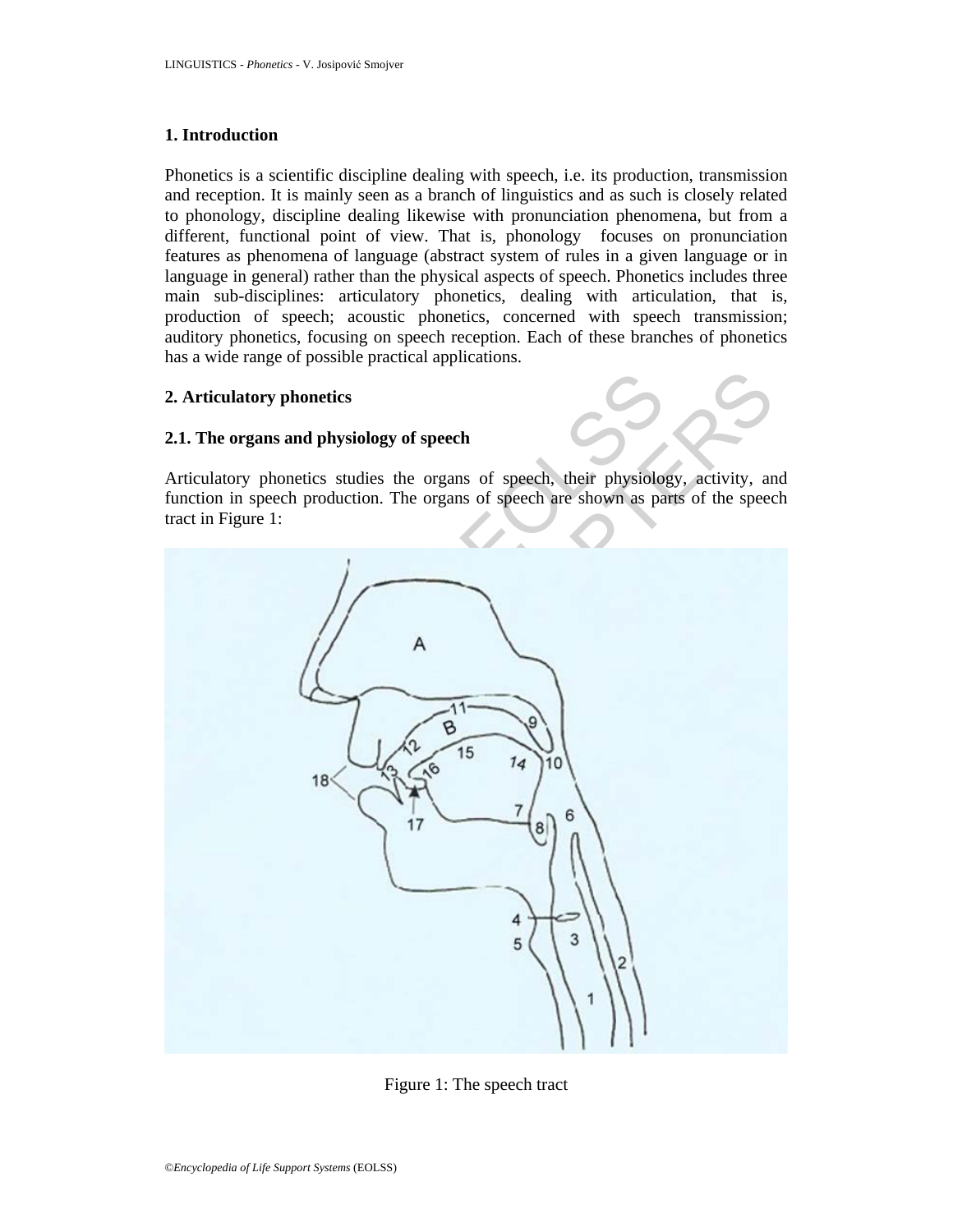spiratory or digestive. Thus the air passage indicated by the number<br>achea or windpipe, apart from being necessary in breathing, serves a<br>const common passage for the airstream employed for the production of<br>as opposed to ry or digestive. Thus the air passage indicated by the number 1 in Figure 1, th<br>
windpipe, apart from being necessary in breathing, serves as the normal an<br>
momo passage for the airstream employed for the production of spe The production of speech sounds is just one stage in a whole series of events taking place in what is known as the speech chain. It is the so-called physiological stage, during which organs of speech, with their mostly overlapping or simultaneous gestures produce various obstacles to the stream of air involved in speech production, thus creating disturbances of air molecules. The description of the speech tract normally begins with the identification of the source of energy for the production of speech sounds, that is, the organ providing the airstream employed for articulation. For the vast majority of speech sounds in natural human languages this airstream originates from the lungs. Hence the majority of speech sounds in the world's languages are said to be pulmonic, i.e. produced by the modification of the airstream coming out of the lungs as the speaker exhales. Other organs of the speech tract, like the lungs, apart from taking part in speech production, also have their other, primary biological functions respiratory or digestive. Thus the air passage indicated by the number 1 in Figure 1, the trachea or windpipe, apart from being necessary in breathing, serves as the normal and most common passage for the airstream employed for the production of speech sounds. As opposed to it, the passage indicated by the number 2, the food passage or esophagus, does not normally have a linguistic function, but, rather, can serve as an alternative passage for airstream in certain circumstances, such as defective, alaryngeal speech, or esophageal speech, performed by ventriloquists for entertainment purposes. At the top of the trachea the airstream reaches the larynx, indicated by the number 3, which is a hollow organ, formed of cartilage and muscle. In higher vertebrates, including man, it contains the vocal folds (4), two folds of ligament and elastic tissue, which may be brought together and parted by the rotation of arytenoid cartilage through muscular action. Their length varies and generally tends to be greater in men than in women. It is inversely related to the height of the pitch, which results in the fact that women generally speak on a higher pitch than men. On average, men's vocal folds are some 23 millimeters long, while the average woman's vocal folds are about 18 millimeters. The length of the folds is also a matter of individual variation, so it is possible for a woman to speak with a masculine voice and vice versa. The activity of the vocal folds is often referred to in phonetics as the glottal activity, as the part of the speech tract enclosing them, together with the space between them, is called the glottis. In Figure 1 the glottis is indicated by the number 4. It is situated within the larynx. Like all the other organs of speech, the glottis has its other biological functions, apart from its main linguistic function, phonation or voice production.

Voicing, produced by vocal fold vibration, is a linguistically relevant feature of voiced sounds, which in the phonemic systems of individual languages are regularly opposed to voiceless sounds. There are two major factors controlling vocal fold vibration. One of them is the difference in air pressure below and above the glottis, and the other one is the configuration of the vocal folds themselves, which is determined by the tension, shape and relative position of the folds. There are two types of pressure playing crucial roles in phonation. One of them is the sub-glottal pressure, that is, the pressure maintained in the trachea by the respiratory muscles in the absence of a significant constriction in the oral cavity. The other is supraglottal pressure. If there are no significant constrictions, supraglottal pressure, i.e., the pressure above the glottis, is about equal to atmospheric pressure, which is lower than sub-glottal pressure. However, if there is a significant constriction in the supraglottal part of the speech tract, most notably at some point in the mouth, the pressure building up behind this constriction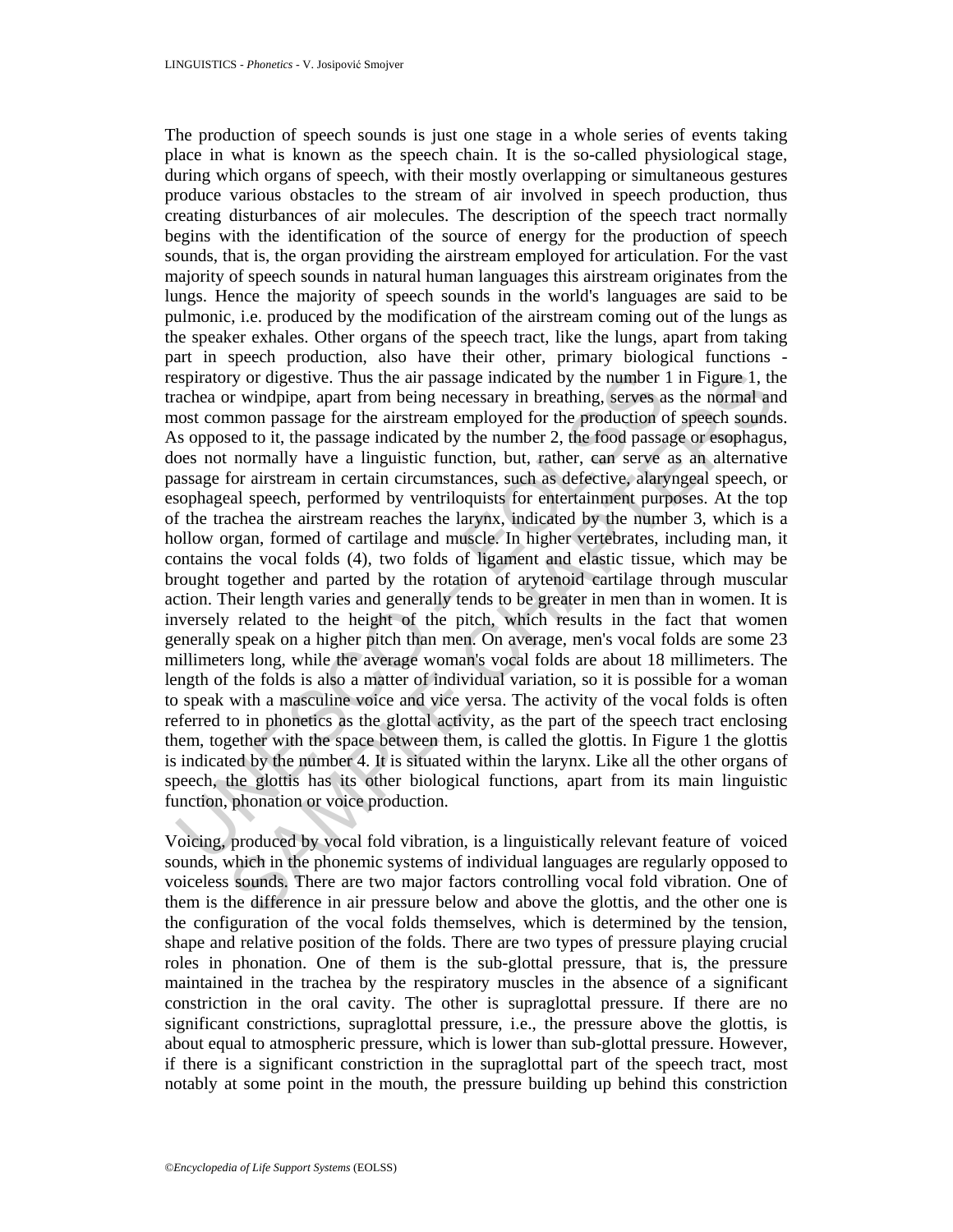reduces the difference between the two pressures. The rate at which the air will flow from the lungs through the glottis thus depends on the difference between the two types of pressure. In case this pressure difference causes the Bernoulli effect, a physical phenomenon reducing the sideways pressure on a solid body when the air is flowing past it, the vocal folds are repetitively pulled together, i.e. their vibration is initiated, i.e. they phonate. Phonation can be felt as a 'buzz' in the course of producing voiced sounds, such as vowels, or consonants like [b] or [z], for example. In order for phonation to take place, the vocal folds need to be appropriately positioned. They need to be brought sufficiently together in order for the sound to be voiced. In that case, they can vibrate when subjected to air pressure from the lungs. Whether they actually will do so, also depends on their tenseness and shape, which can also be such as to prevent vibration. Apart from phonation, the glottis has some other linguistic functions, such as serving as the place of articulation for sounds like  $[h]$  or  $[[$ ], which are used distinctively in some languages. The protrusion in the neck indicated by the number 5 is the Adam's apple, formed by the thyroid cartilage. It is particularly prominent in men.

ine place of articulation for sounds like [h] or [[], which are used distinguages. The protrusion in the neck indicated by the number 5 is the magninguages. The protrusion in the neck indicated by the number 5 is the prot of articulation for sounds like [h] or [[], which are used distinctively in soms. The protrusion in the neck indicated by the number 5 is the Adam's apply the thyroid cartilage. It is particularly prominent in men.<br>
2 air Once the airstream has come out of the glottis, it enters the pharynx (6), situated between the root of the tongue (7) and the back wall of the throat. In some languages, such as English, for example, the pharynx only serves as the air passage, while in some others, like Arabic, it can also be the location of major obstructions to the stream of air, producing what are known as pharyngeal sounds. The number 8 in Figure 1 indicates the epiglottis. It is a cartilaginous flap, movable through retraction of the tongue root, which serves primarily as a valve directing food, fluids, and solid objects to the esophagus. It has a linguistic function only in a limited number of languages which make use of the so called epiglottal sounds. At the top of the pharynx the airstream reaches a fork. The air can pass either through the nasal cavity (A) or through the oral cavity (B). Which of the two directions it will take depends on the activity of the soft palate or velum (9), a flap of muscle and tissue, situated at the back of the roof of the mouth. It is a movable speech organ, so it can be manipulated by the speaker. If it is raised, the way to the nose is blocked, and the air escapes through the mouth. When it is lowered, one part of the airstream escapes through the nose. In the former case, oral sounds are produced, while in the latter, the resulting sounds are nasal. So, for example, the difference between the sounds  $\&b\&$  and  $\&w\&$  is one of nasality. The former is oral, while the latter is nasal. If the back of the tongue is brought into contact with the soft palate, the resulting speech sounds are said to be velar. The majority of the world's languages have velar sounds. At the lower end of the velum there is a small movable appendage, called the uvula (10). In some languages the uvula is the active articulator for the production of r-like sounds. Probably the best known sound type of that kind is found in French and is popularly known as the 'French r', symbolized in international phonetic notation as [ ]. The velum and its appendage, uvula, are parts of the upper wall of the oral cavity, usually referred to as the roof of the mouth or palate. Another part of the palate is the bony structure indicated by the number 11, the hard palate. Sounds produced at the hard palate are palatal. In the foremost part of the palate, just behind the teeth, is the alveolar ridge (12), which is also important as the place of articulation for a number of consonants used distinctively in numerous languages. The upper and the lower teeth, indicated by the number 13, also play an important role in the production of speech sounds. Naturally, they function as a passive articulator in the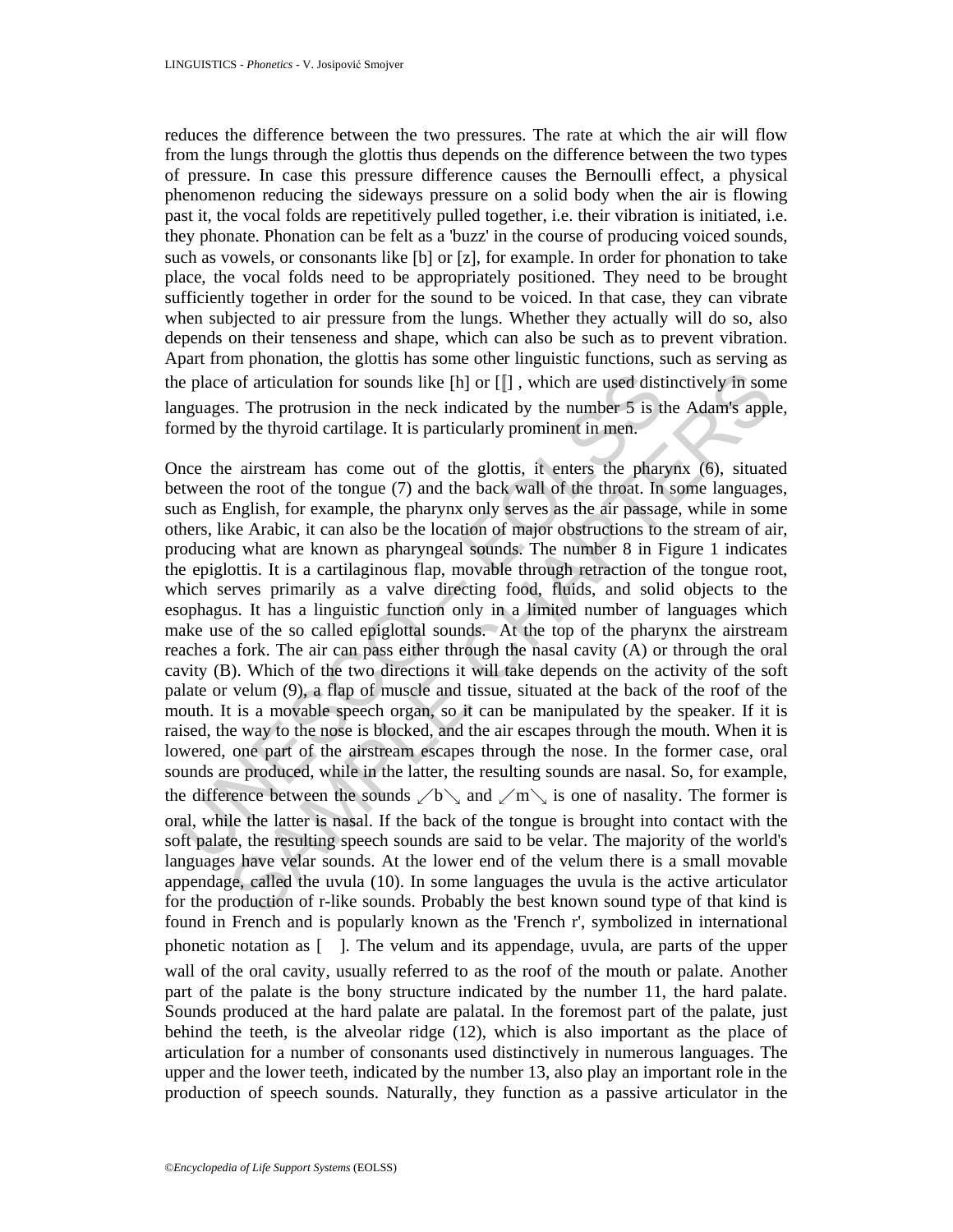production of sounds such as [θ], [ð], [f] or [v] ( $\rightarrow$  2.2.). For the former two the active articulator is the tongue, and for the latter two it is the lower lip. As for the tongue, it is, notably, the most important organ of speech, so in many languages the word for this organ coincides with the one for language. In articulatory phonetics, several sections of the tongue are usually distinguished. Number 14 indicates the back of the tongue, which is opposite the velum. Opposite the hard palate is the front of the tongue (15). The front and the back of the tongue are commonly referred to as the dorsum. Hence the term 'dorsal', which is often used in contemporary phonological theory. Number 16 is the blade, which, together with the tip of the tongue or apex (17) is commonly referred to by the noun crown and the related adjective 'coronal'. The quality of a speech sound produced is significantly determined by the part of the tongue which is actively involved in articulation. Finally, speech sounds may also be determined by the activity or shape of the lips (18).



## TO ACCESS ALL THE **35 PAGES** OF THIS CHAPTER, Visit: http://www.eolss.net/Eolss-sampleAllChapter.aspx

#### **Bibliography**

- - -

Borden, G. J. and K. S. Harris (1994). *Speech science primer.* 2nd edn. 319 pp. Baltimore; London: Williams & Wilkins. This book is a classic work on the most important topics in phonetics.

Catford, J. C. (2001). *A practical introduction to phonetics*. 2nd edn. 229 pp. Oxford: Oxford University Press. This book offers a general account of phonetics.

The shape of the lips (18).<br>
TO ACCESS ALL THE 35 PAGES OF THIS CHAI<br>
Visit: http://www.eolss.net/Eolss-sampleAllChapter<br>
ibliography<br>
orden, G. J. and K. S. Harris (1994). Speech science primer. 2nd edn. 319 pp.<br>
Tilliams SAMPLE CH[APT](https://www.eolss.net/ebooklib/sc_cart.aspx?File=E6-91-01)ERS Clark, J. and C. Yallop (1990), *An introduction to phonetics and phonology*. 2nd edn. 468 pp. Oxford: Blackwell. This is a modern introductory book on phonetics, as well as on the related linguistic discipline of phonology.

Comrie, B., ed. (1987). The World's Major Languages. 1040 pp. Oxford University Press. This is a valuable source of information on the use of particular sound types in the world's major languages.

Jackson, M.T.T., ed. (1997). Speech Production and Perception I. (CD). Cambridge, MA: Sensimetrics. This is a very instructive modern course in phonetics on a CD

Ladefoged, P. (2002), *A Course in Phonetics.* 289 pp. 4th edn. Boston, MA: Heinle & Heinle. This book offers a general introductory course of phonetics, suitable for beginner students of linguistics, but also useful to speech pathologists and communication scientists.

Ladefoged, P. and I. Maddieson (1996), *Sounds of the World's Languages*. 425 pp. Oxford: Blackwell. This is a comprehensive account of the sound types reported in the world's languages.

Laver, J. (1994), *Principles of Phonetics*. 707 pp. Cambridge: CUP. This work offers an extensive overview of the entire field of phonetics.

Pullum, G. K. and W. A. Ladusaw (1996). *A Phonetic Symbol Guide*. 320 pp. Chicago and London: The University of Chicago Press. This is a useful guide to the use of phonetic symbols and principles of phonetic notation, including the articulatory descriptions of individual sound types and information about the languages that use them.